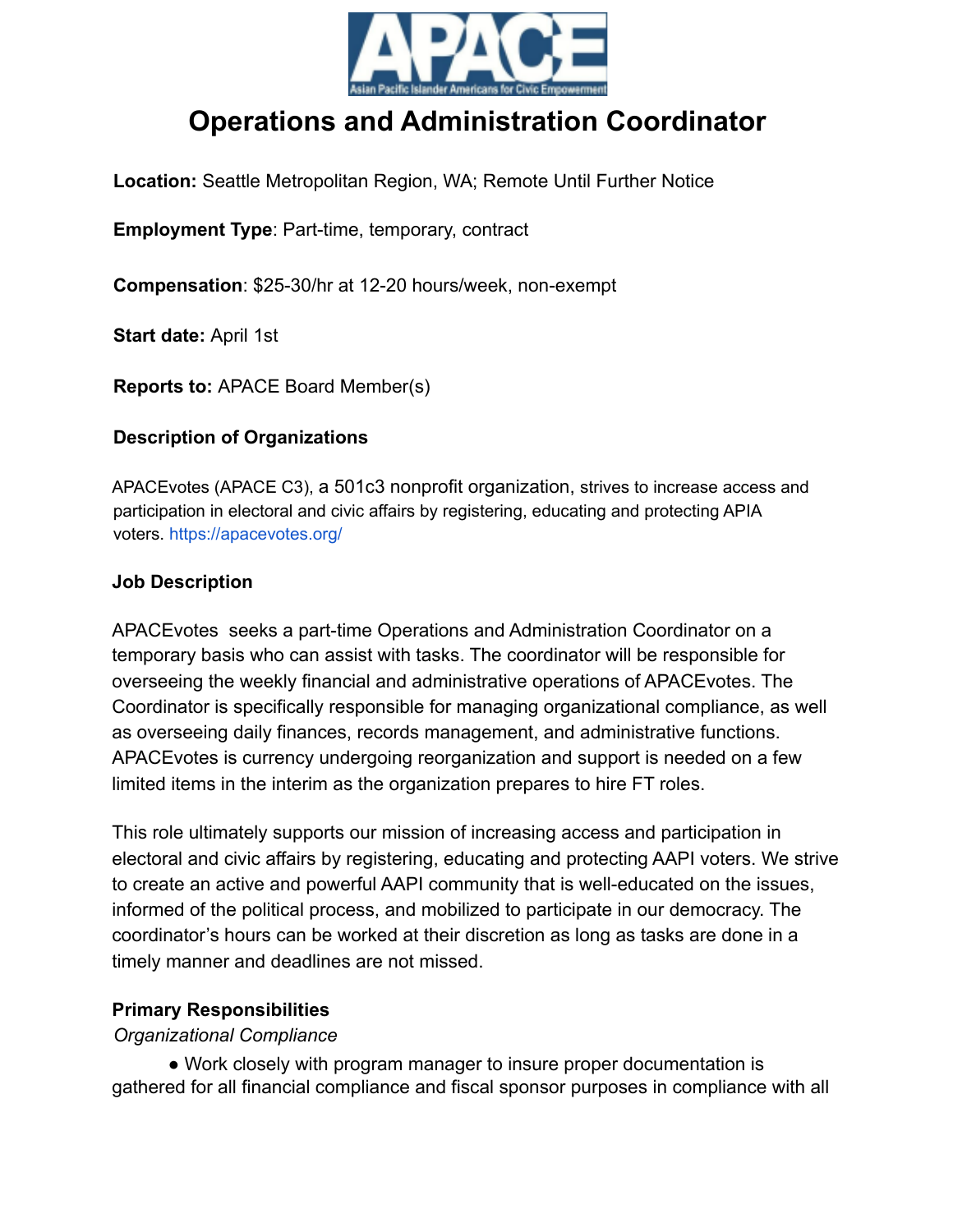federal, state, and other legal regulations for APACEvotes

• Work with APACE staff to ensure compliance with all grant terms and limitations.

# *Financial Management*

● Work with 501 Commons to coordinate all aspects of APACE's finances including ap/ar, payroll, benefits, admin with fiscal sponsor and provide other finance functions such as compliance with laws & regulations.

• Support staff in ensuring that their spending remains within budget limitations such as reminding contractors of hours or ensuring salaried staff are working within allowed percentages

● Track expenses against approved budgets and funding agreements.

• Prepare budgets and reports using QuickBooks for monthly Board review, decision-making, annual budget development, grant proposals and other purposes as required.

● Ensure APACE employees, volunteers, interns, and contractors to comply with financial processes including timesheets, reimbursement procedures and W9s.

● Identify and implement operational and cost efficiencies to ensure a sustainable future for APACE's goals, plans and priorities.

# *Records Management*

- Oversee and supervise data management including permissions, organizing, storing, and analyzing for effective operations.
- Develop record keeping systems and produce reports as required.
- Monitor the project management, fundraising and grant applications.
- Provide logistical support for meetings and events including staff and board meeting room bookings.
- Oversee office management, supplier contracts, licenses, insurance policies, leases and other fiduciary and compliance requirements.

# **Qualifications**

- Commitment to APACE's mission of political empowerment.
- Two or more years demonstrated financial and operations experience including proficiency with Excel, cloud data management, accounting systems, CRM, or project management systems.
- Experience in nonprofit settings strongly preferred, particularly experience with nonprofit fiscal sponsorship and fiscal sponsorship transitions
- Knowledge of the differences between 501c3 and 501c4 organizations is preferred.

● Experience with the PDC or other financial compliance reporting is preferred.

● Ability to pass a background check